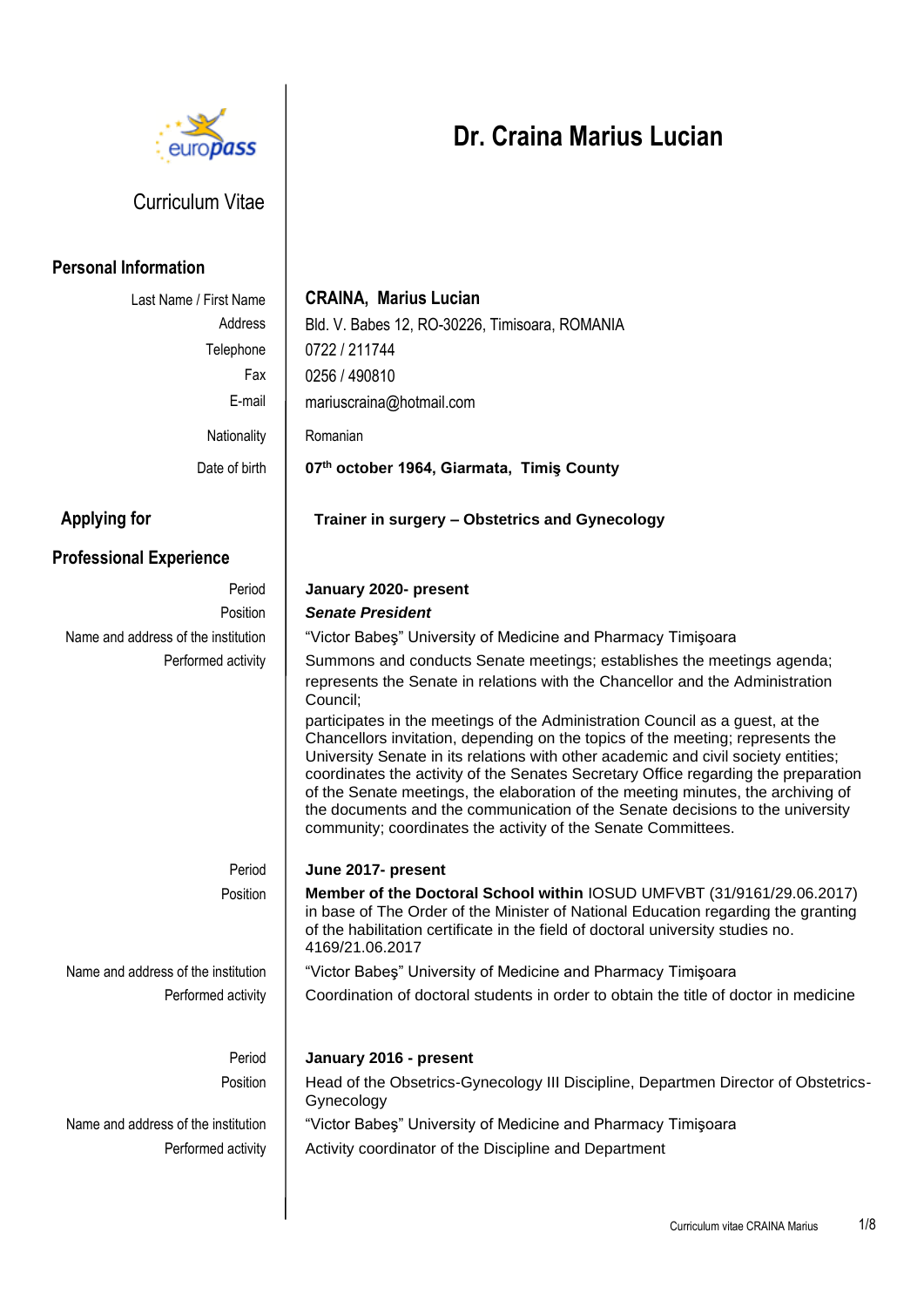| Period                                                                          | October 2015 - present                                                                                                                                                                                                                                                  |
|---------------------------------------------------------------------------------|-------------------------------------------------------------------------------------------------------------------------------------------------------------------------------------------------------------------------------------------------------------------------|
| Position                                                                        | <b>Professor</b>                                                                                                                                                                                                                                                        |
| Name and address of the institution                                             | "Victor Babes" University of Medicine and Pharmacy Timișoara                                                                                                                                                                                                            |
| Performed activity                                                              | Teaching and research activity                                                                                                                                                                                                                                          |
|                                                                                 |                                                                                                                                                                                                                                                                         |
| Period                                                                          | November 2019 - present                                                                                                                                                                                                                                                 |
| Position                                                                        | Chief physician of Obstetrics and Gynecology I Clinic                                                                                                                                                                                                                   |
| Name and address of the institution                                             | "Pius Brinzeu" Timișoara County Emergency Clinical Hospital                                                                                                                                                                                                             |
| Performed activity                                                              | Strategic activities of medical services, in the field of economic-financial<br>management, in the field of performance / quality of services management, in the<br>field of human resources management, in the field of administrative management<br>for the clinic.   |
| Period                                                                          | December 2014 - November 2019                                                                                                                                                                                                                                           |
| Position                                                                        | <b>Manager</b>                                                                                                                                                                                                                                                          |
| Name and address of the institution                                             | "Pius Brinzeu" Timișoara County Emergency Clinical Hospital                                                                                                                                                                                                             |
| Performed activity                                                              | Strategic activities of medical services, in the field of economic-financial<br>management, in the field of performance / quality management of services, in the<br>field of human resources management, in the field of administrative management<br>for the hospital. |
|                                                                                 |                                                                                                                                                                                                                                                                         |
| Period<br>Position<br>Name and address of the institution<br>Performed activity | 2011 – October 2015<br>Director of Obsetrics-Gynecology Department<br>"Victor Babes" University of Medicine and Pharmacy Timisoara<br>Coordinating the Department acitvity                                                                                              |
|                                                                                 |                                                                                                                                                                                                                                                                         |
| Period                                                                          | 2009 - March 2015                                                                                                                                                                                                                                                       |
| Position                                                                        | Senior Lecturer                                                                                                                                                                                                                                                         |
| Name and address of the institution<br>Performed activity                       | "Victor Babeş" University of Medicine and Pharmacy Timişoara<br>Teaching and research activity                                                                                                                                                                          |
|                                                                                 |                                                                                                                                                                                                                                                                         |
| Period                                                                          | 2003-2009                                                                                                                                                                                                                                                               |
| Position                                                                        | Lecturer                                                                                                                                                                                                                                                                |
| Name and address of the institution                                             | "Victor Babes" University of Medicine and Pharmacy Timișoara                                                                                                                                                                                                            |
| Performed activity                                                              | Teaching and research activity                                                                                                                                                                                                                                          |
| Period                                                                          | 2004- June 2014                                                                                                                                                                                                                                                         |
| Position                                                                        | Consultant / senior physician obstetrics and gynecology - Head of Surgery Unit<br>v                                                                                                                                                                                     |
| Name and address of the institution                                             | "Pius Brinzeu" Timişoara County Emergency Clinical Hospital                                                                                                                                                                                                             |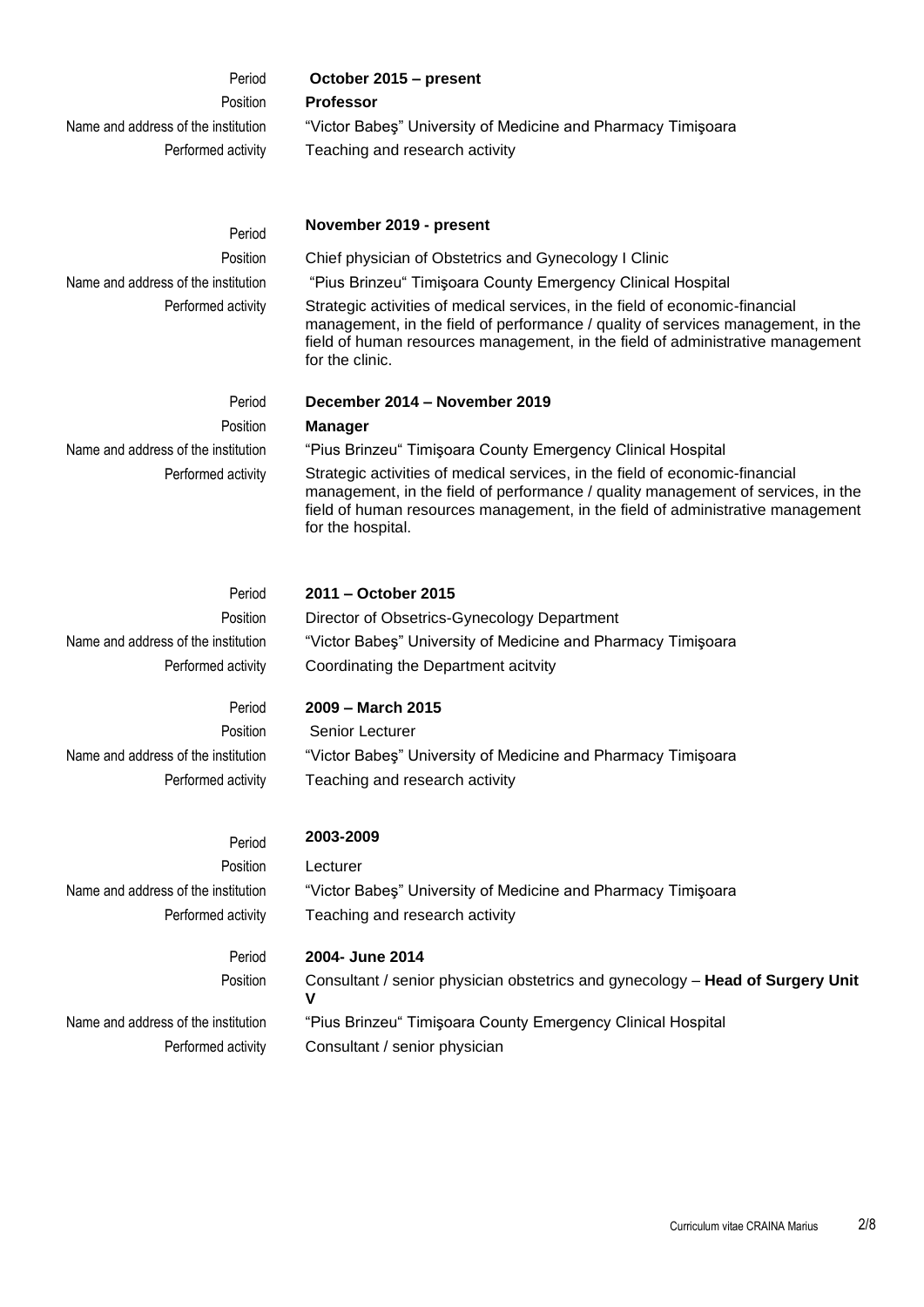| Period                                    | $2007 - 2009$                                                                                                                                                                                          |
|-------------------------------------------|--------------------------------------------------------------------------------------------------------------------------------------------------------------------------------------------------------|
| Position                                  | Consultant / senior physician obstetrics and gynecology - Medical Director (by<br>contest)                                                                                                             |
| Name and address of the institution       | "Pius Brinzeu" Timișoara County Emergency Clinical Hospital                                                                                                                                            |
| Performed activity                        | <b>Medical Activity Coordinator</b>                                                                                                                                                                    |
| Period                                    | 1995-2000                                                                                                                                                                                              |
| Position                                  | Specialist physician                                                                                                                                                                                   |
| Name and address of the institution       | "Pius Brinzeu" Timișoara County Emergency Clinical Hospital,<br>Obstetrics and Gynecology Clinic I                                                                                                     |
| Performed activity                        | Specialist physician                                                                                                                                                                                   |
| Period                                    | 1992 - 1995                                                                                                                                                                                            |
| Position                                  | Resident physician                                                                                                                                                                                     |
| Name and address of the institution       | "Pius Brinzeu" Timișoara County Emergency Clinical Hospital,<br><b>Obstetrics and Gynecology Clinic I I</b>                                                                                            |
| Performed activity                        | Professional training                                                                                                                                                                                  |
| Period                                    | $1994 - 2003$                                                                                                                                                                                          |
| Position                                  | <b>Assistant Professor</b>                                                                                                                                                                             |
| Name and address of the institution       | "Victor Babes" University of Medicine and Pharmacy Timișoara                                                                                                                                           |
| Performed activity                        | Teaching and research activity                                                                                                                                                                         |
| Period                                    | 1992-1994                                                                                                                                                                                              |
| Position                                  | <b>Assitant Lecturer</b>                                                                                                                                                                               |
| Name and address of the institution       | "Victor Babes" University of Medicine and Pharmacy Timișoara                                                                                                                                           |
| Performed activity                        | Teaching and research activity                                                                                                                                                                         |
| Period                                    | 1990 - 1992                                                                                                                                                                                            |
| Position                                  | Intern                                                                                                                                                                                                 |
| Name and address of the institution       | "Victor Babes" University of Medicine and Pharmacy Timisoara,<br><b>Odobescu Clinical Hospital</b>                                                                                                     |
| Performed activity                        | Intern                                                                                                                                                                                                 |
| <b>Education</b>                          |                                                                                                                                                                                                        |
| Period                                    | 1996 October - 2004 June                                                                                                                                                                               |
| Title                                     | PhD in Medical Sciences, Obstetrics and Gynecology Specialty, "The value of<br>laparoscopic surgical treatment in sterility", diploma no 185/22.07.2004 according<br>to MedC no 3876/19.05.2004 order. |
| Name of Institution                       | "Victor Babes" University of Medicine and Pharmacy Timisoara, Obstetrics and<br><b>Gynecology Department</b>                                                                                           |
| Performed activity                        | Postgraduate studies in order to obtain the title of doctor of medicine                                                                                                                                |
|                                           | 1984 October - 1990 June                                                                                                                                                                               |
| Perioad<br>Titlul/calificarea obținută    |                                                                                                                                                                                                        |
|                                           | M.D., General Medicine                                                                                                                                                                                 |
| Name of Institution<br>Performed activity | "Victor Babes" University of Medicine and Pharmacy Timișoara<br>Student at the Faculty of General Medicine                                                                                             |
|                                           | 215                                                                                                                                                                                                    |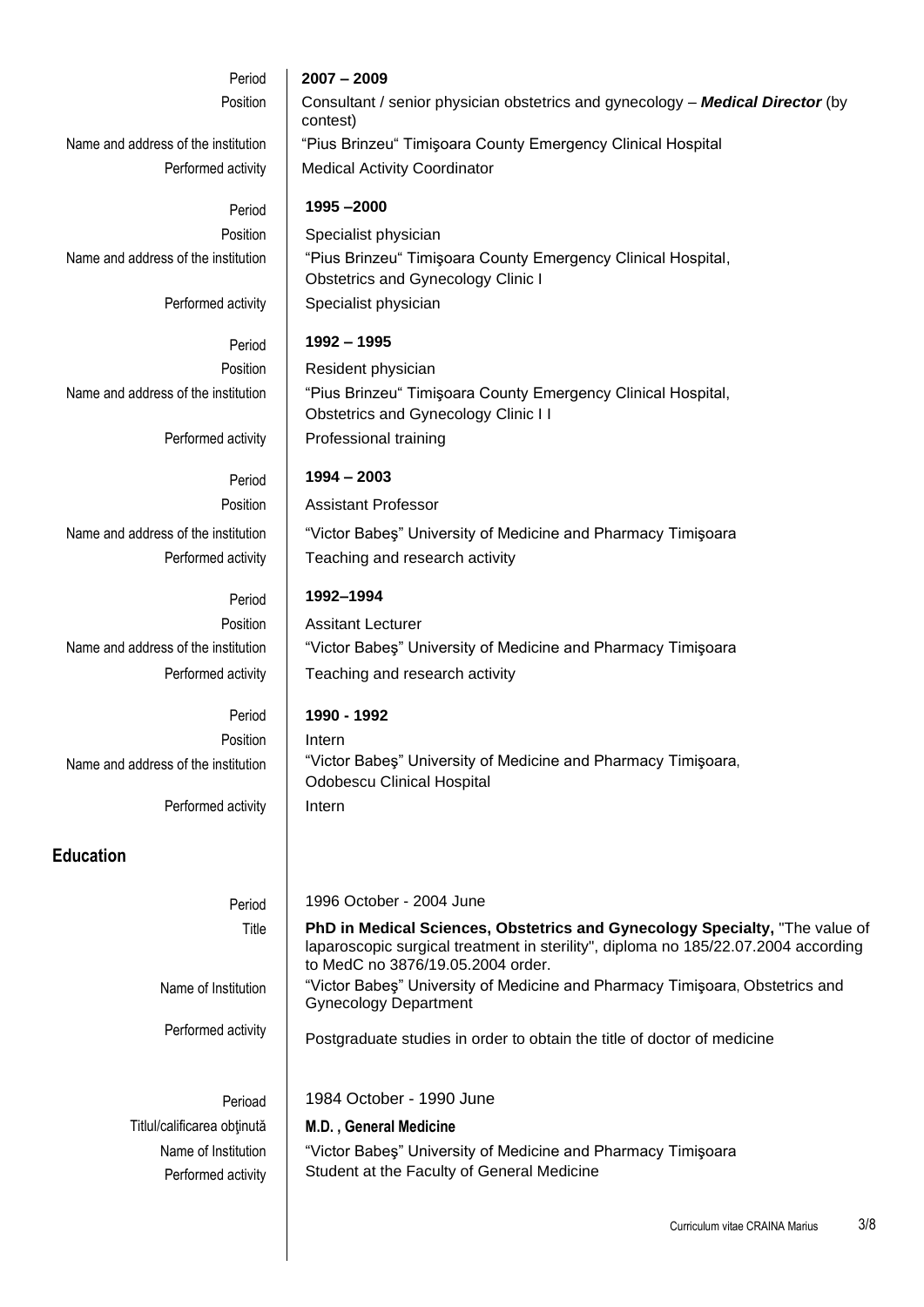Perioad 1979 September - 1983 June

.

Title **High School Diploma**

Name of Institution "C.D. LOGA" National College Timişoara

| <b>Scientific activity</b>                            |                                                                                                                                                                                                                                                                                                                                                                                                                                                                                                                                                                                                                                                                                                                                                                                                                                                                                                                                                                                                                                                                                                                                                                                                                                                                                                                                                                                                                                                                                                                                                                                                                                                                                                                                                                                                                                                                                                                                                                                                                                                                                                                                     |
|-------------------------------------------------------|-------------------------------------------------------------------------------------------------------------------------------------------------------------------------------------------------------------------------------------------------------------------------------------------------------------------------------------------------------------------------------------------------------------------------------------------------------------------------------------------------------------------------------------------------------------------------------------------------------------------------------------------------------------------------------------------------------------------------------------------------------------------------------------------------------------------------------------------------------------------------------------------------------------------------------------------------------------------------------------------------------------------------------------------------------------------------------------------------------------------------------------------------------------------------------------------------------------------------------------------------------------------------------------------------------------------------------------------------------------------------------------------------------------------------------------------------------------------------------------------------------------------------------------------------------------------------------------------------------------------------------------------------------------------------------------------------------------------------------------------------------------------------------------------------------------------------------------------------------------------------------------------------------------------------------------------------------------------------------------------------------------------------------------------------------------------------------------------------------------------------------------|
| Attended conferences                                  |                                                                                                                                                                                                                                                                                                                                                                                                                                                                                                                                                                                                                                                                                                                                                                                                                                                                                                                                                                                                                                                                                                                                                                                                                                                                                                                                                                                                                                                                                                                                                                                                                                                                                                                                                                                                                                                                                                                                                                                                                                                                                                                                     |
| In extenso published papers                           | 11 published articles in ISI journals as lead author with a cumulative impact factor<br>as lead author of d18.226; 42 published articles in ISI journals as co-author; Hirsch<br>Index calculated with the use of ISI Web of Science: 19<br>143 published articles in extenso in national and international conferences<br>chapters, tht can be found on ISI web of Knowledge                                                                                                                                                                                                                                                                                                                                                                                                                                                                                                                                                                                                                                                                                                                                                                                                                                                                                                                                                                                                                                                                                                                                                                                                                                                                                                                                                                                                                                                                                                                                                                                                                                                                                                                                                       |
| Published books                                       | attached list                                                                                                                                                                                                                                                                                                                                                                                                                                                                                                                                                                                                                                                                                                                                                                                                                                                                                                                                                                                                                                                                                                                                                                                                                                                                                                                                                                                                                                                                                                                                                                                                                                                                                                                                                                                                                                                                                                                                                                                                                                                                                                                       |
| Informations about research projects<br>- development | Projects in which I participated as project director<br>1. Research grant Ferring Pharmaceuticals Romania SRL, 2014-2016, Study of ways to<br>improve perinatal indicators in cases with threat of premature birth, Funding Source: Ferring<br>Pharmaceuticals Romania SRL, Value - 22,500 RON<br>2. Research grant SC Bioclinica SA, 2014-2015, Identification and correlation of risk factors<br>with a role in the early diagnosis of preeclampsia, Financing Source SC Bioclinica SA, Value<br>5500ron                                                                                                                                                                                                                                                                                                                                                                                                                                                                                                                                                                                                                                                                                                                                                                                                                                                                                                                                                                                                                                                                                                                                                                                                                                                                                                                                                                                                                                                                                                                                                                                                                          |
|                                                       | Projects in which I participated as a member                                                                                                                                                                                                                                                                                                                                                                                                                                                                                                                                                                                                                                                                                                                                                                                                                                                                                                                                                                                                                                                                                                                                                                                                                                                                                                                                                                                                                                                                                                                                                                                                                                                                                                                                                                                                                                                                                                                                                                                                                                                                                        |
|                                                       | Romanian-Hungarian cross-border project with a wider focus on diagnostics related to<br>1.<br>infertility, healthy pregnancy and newborn care, INTERREG Romania-Hungary program,<br>HEALTH-PREGN-RO-HU: ROHU339 / 01ST MAY 2021 - 31ST OCTOBER 2023<br>Medical Infrastructure for the Development of Excellence Surgical Services in the Cross-<br>2.<br>border Area, carried out by the University through the Interreg IPA CBC Romania-Serbia<br>program, project RORS-467/2017 - trainer in surgery<br>3.<br>Romanian-Serbian joint initiative against cancer in cross-border region: improved<br>diagnosis and treatment of malignant tumors (ROSECAN), contract no. 93360 /<br>28.07.2017, eMS code RORS-193, OncoGen financing value: 3,161,770.50 euros -<br>member of the management team<br>Innovative strategies for prevention, diagnosis and treatment of respiratory diseases<br>4.<br>induced by Ambrosia pollen (INSPIRED), contract no. 92 / 09.09.2016, ID: P_37_747,<br>MySMIS code 103363, financing value: 8,477,610.10 lei - member of the management<br>team<br>Oncoimmunotherapy with Natural Killer cells carrying chimeric antigen receptors (CAR-<br>5.<br>NK), contract no. 32 / 01.09.2016, ID: P_37_786, MySMIS code 103362, financing value:<br>8,493,897.32 lei - member of the management team<br>6.<br>CAPACITIES Grant, module III bilateral project Romania-Hungary from PN II, ctr:<br>54/2008, Epidemiological modeling of Human Papilloma Virus infection as a risk factor in<br>cervical cancer in Csongrad and Timis counties - CSOTI-HPV, partner novel - "Victor<br>Babes" University of Medicine and Pharmacy from Timișoara, Hungarian partner - "Albert<br>Szentgyorgyi" University of Medicine from Szeged, Hungary, period 2008-2009, project<br>director - Dr. Bernad Elena; the value of 223,105 RON<br>7. CEEX 99 II CEEX 03 - INFOSOC 4091/2006 - MaternQual, 2006-2008, Integrated<br>computer system for complex evaluation of the factors associated with risk and quality<br>prediction in obstetrics, project director Prof. Dr. Eng. Diana Lungeanu, value<br>1,250.000ron |

| <b>Distinctions and awards</b> |                                                                                             |  |
|--------------------------------|---------------------------------------------------------------------------------------------|--|
| <b>Distinctions</b>            | 2015 - Honorary member of the Serbian Society of Gynecological Endoscopy                    |  |
|                                | 2015 - Honorary member of the Pro Familia Scientific Society from Hungary                   |  |
|                                | 2017 - Honorary president of the Society of Laparoscopic and Robotic Surgeons of the United |  |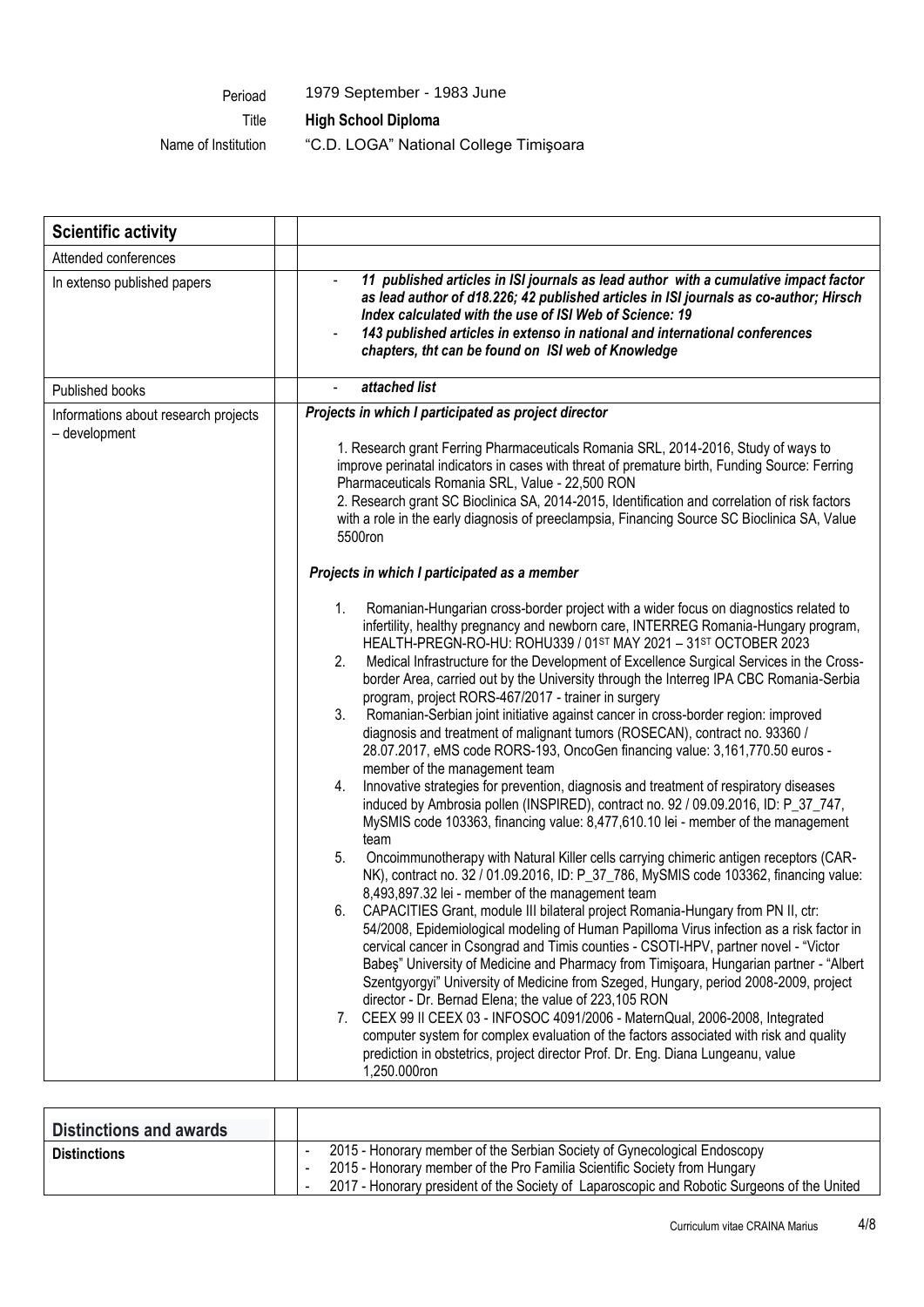|        |  | States of America<br>June 2021 - <i>doctor honoris causa</i> title of "Vasile Goldis" West University of Arad                                                                                                                                                                                                  |
|--------|--|----------------------------------------------------------------------------------------------------------------------------------------------------------------------------------------------------------------------------------------------------------------------------------------------------------------|
| Awards |  | 2017 – Diczfalusy Award Winner – lifetime scientific award, granted by Egon & Ann Diczfalusy<br><b>Foundation</b><br>2018 – awarded at the Transylvanian Medical Elites Gala for managerial activity<br>2017 - honorary chair - Minimally Invasive Surgery Week 2017 - The Society of Laparoscopic<br>Surgeons |

### **Linguistic competence**

#### Native language **Romanian**

Foreign languages

| Auto evaluation |           | Comprehension | <b>Speaking</b> | Writing |
|-----------------|-----------|---------------|-----------------|---------|
| Level           | Listening | Reading       |                 |         |
| <b>English</b>  | Good      | Good          | Good            | Good    |
| German          | Good      | Good          | Good            | Good    |

Qualifications **- Timisoara, 1992, International Imunology Course "New Trends in Basic and** Clinical Immunology: Self Recognition and Autoimmunity"

**-** Timişoara, 1994, Surgical Pelviscopy Course

- Heidelberg, 1994 – 1995, Laparoscopic and Hysteroscopic Surgery and Laser Surgery Training at the "Karl Ruprecht" University Clinic of Obstetrics and Gynecology, Heidelberg

- Timişoara, 1995, postgraduate training course of Obstetrics and Gynecology Ultrasound. Part I "organized by UMF Timişoara

- Bucharest, 1995, Intensive Laparoscopic and Hysteroscopic Surgery Course, "Polizu" Hospital Bucharest

- Timisoara, 1996 Intensive Laparoscopic and Hysteroscopic Surgery Course, "Polizu" Hospital Bucharest

- Timisoara, 1998, Laparoscopy and Laparoscopic Surgery Course in Gynecology, Part I and II, UMF Timisoara;

- Cluj-Napoca, 2001, International Postgraduate Course in Pregnancy Induced Hypertension

- Oradea, 2001, International Postgraduate Course - Actualities and Trends in Perinatal Psychosomatics

- Timişoara, 2003, postgraduate course of Colposcopy

- Timişoara, 2007, Health Management Course

- Barcelona, 2007, Oncological Surgery Course

- Bucharest, 2008, Specialization Program for Occupation Manager

- Szeged, Hungary, 27-29.09.2009, Good Clinical Practice Course

- Timisoara, August 2011, Training course in medical field

- Timisoara, 4-6 July 2012 - Summer Course of Perinatology

- Bucharest - 14.11.2014-07.06.2015 - Training course in hospital management

# **Certified Qualifications - Ultrasound in Obstetrics and Gynecology**

**- Histeroscopy**

**- Laparoscopic Gynecological Surgery**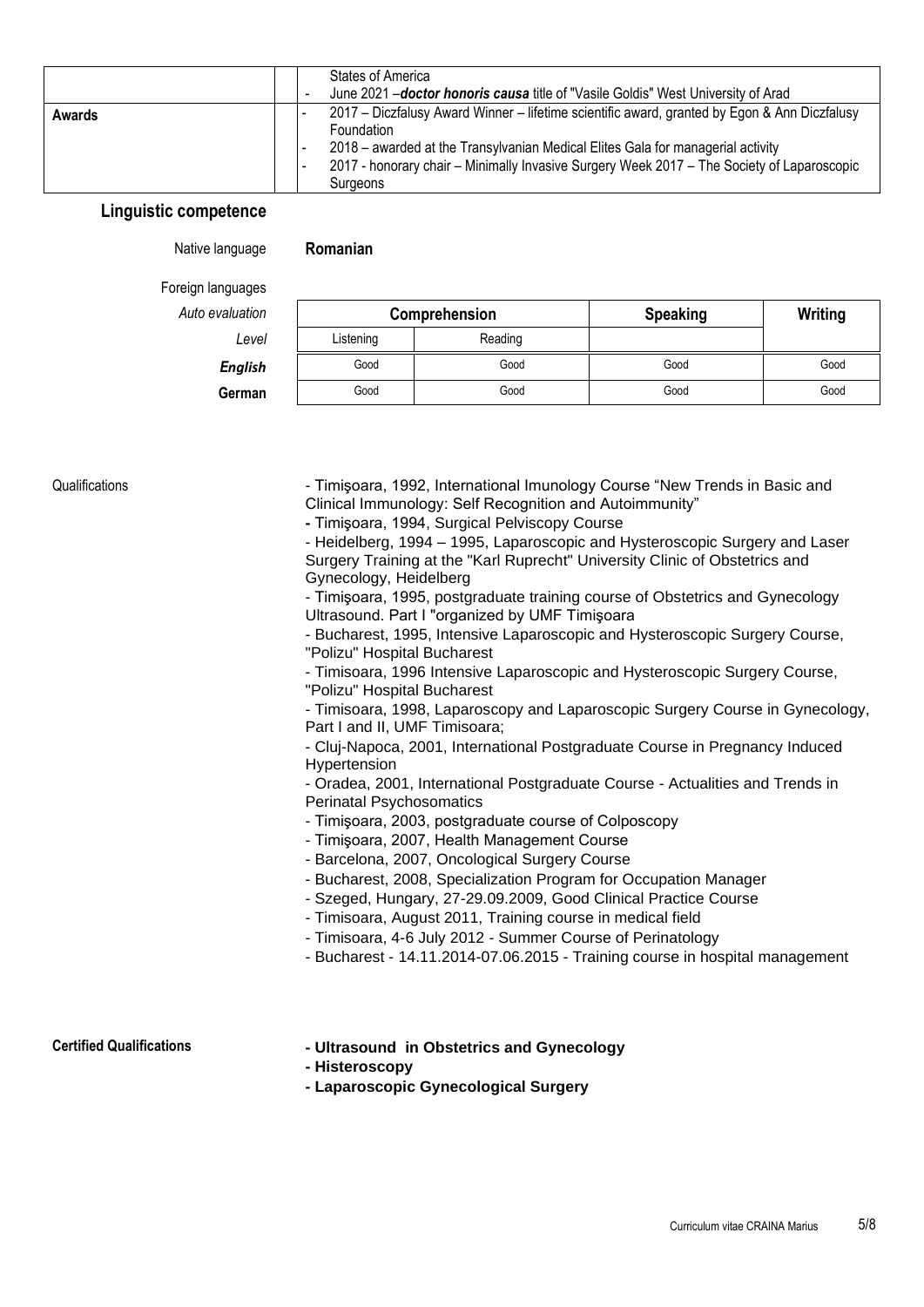- Member of Professional Societies Member Romanian Society of Obstetrics and Gynecology;
	- Founding Member of the Romanian Society of Assisted Human Reproduction;
	- Member Romanian Genetics Society;
	- Member "Medical Timișoara" Gynecology Society;
	- Member "Medical Timișoara" Surgery Society;
	- Member Romanian Association of Perinatal Medicine;
	- Member Romanian Society of Oncological Gynecology;
	- Member Romanian Society of Endocrinological Gynecology;
	- Member Romanian Menopause Association;
	- Member Romanian Society of Angiology and Peripheral Vascular Surgery;
	- Member Romanian Society of Outpatient Surgery;
	- Member OG Club from Romania;
	- Member Romanian Society of Surgery;
	- President of The Romanian Minimally Invasive Surgery in Gynecology Society
	- President of The DKMT Obstetrics and Gynecology Society

| Skills and abilities | Communication, planning and organizational skills |
|----------------------|---------------------------------------------------|
|                      | <b>Negotiation skills</b>                         |
|                      | Ability to evaluate and make decisions            |
|                      | Ability to work with people                       |
|                      | Ease, clarity and coherence in expression         |
|                      | Punctuality                                       |
|                      | <b>Emotional balance</b>                          |
|                      | High resistance to stress                         |
|                      |                                                   |
|                      |                                                   |

Personality characteristics Strategic thinking, spontaneity, practical spirit, sociability, tact, kindness, leadership, ambition, self-confidence, activism, energetic, verbal fluency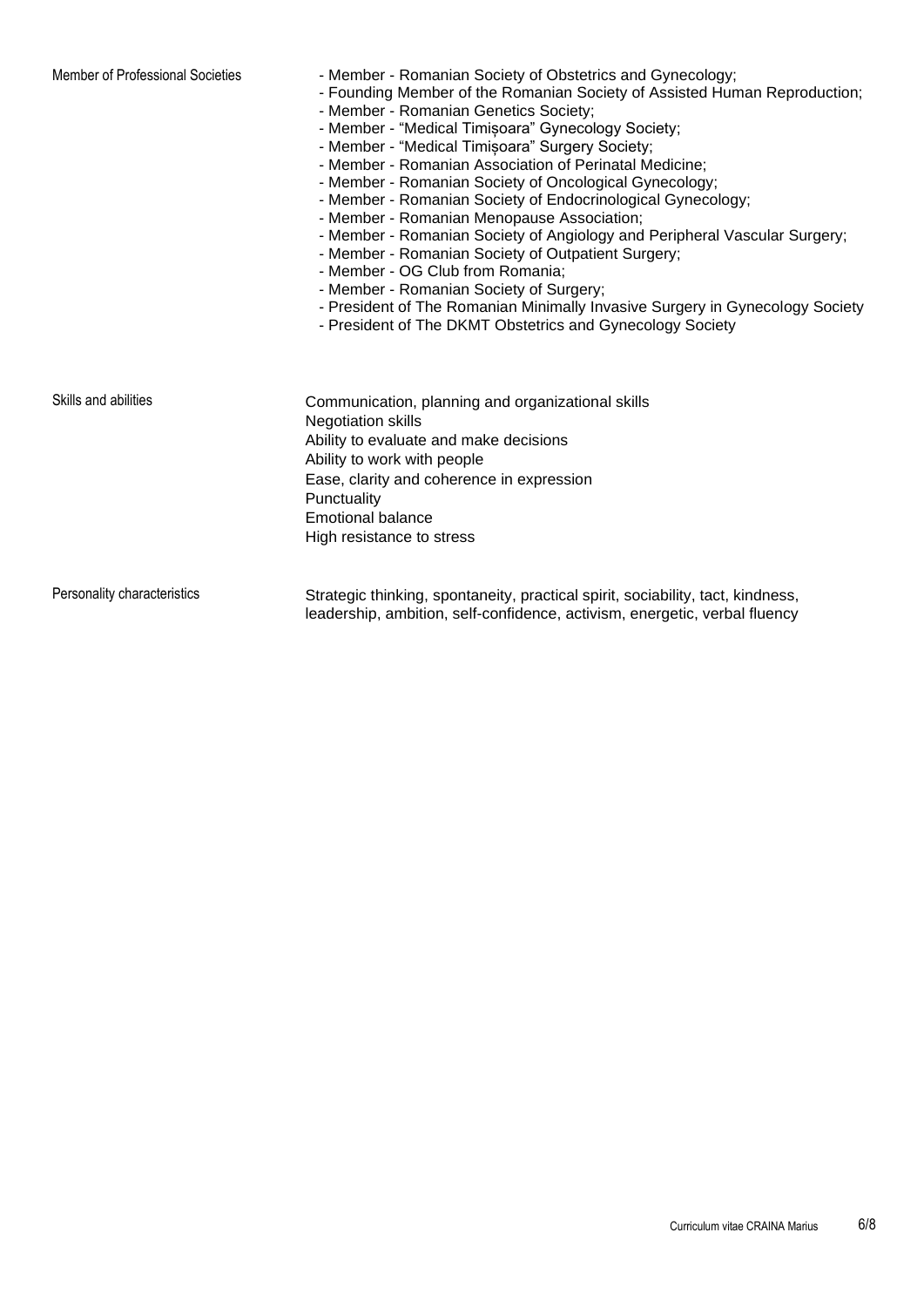List of published books (selection) International treatise in prestigious publishing houses (collective member authors)

1. Marius Craina, Elena Bernad, Răzvan Niţu, Paul Stanciu, Cosmin Cîtu, Zoran Popa, Corina Şerban, Rodica Mihăescu, Capter 6: Renal Disease and Pregnancy, in Diseases of Renal Parenchyma edited by Manisha Sahay, ISBN 978-953-51- 0245-8, InTech Open Access Publisher, 2012, Croatia, hard cover, 304 pages, DOI: 10.5772/27795, (http://www.intechopen.com/books/diseases-of-renalparenchyma/renal-disease-in-pregnancy).

2. Dan Ancuşa, Octavian Neagoe, Răzvan Ilina, Adrian Carabineanu, Corina Şerban, Marius Craina, Therapeutic Strategies in Ovarian Cancer, in cartea "Ovarian Cancer - Clinical and Therapeutic Perspectives", Samir A. Farghaly, InTech, February 2, 2012, 978-953-307-810-6

3. Marius Craina, Gheorghe Furău, Răzvan Niţu, Lavinia Stelea, Dan Ancuşa, Corina Şerban, Rodica Mihăescu, Ioana Mozoş, Arrhythmias in Pregnancy, in cartea "Cardiac Arrhythmias - New Considerations", Francisco R. Breijo-Marquez, InTech, February 2, 2012, 978-953-51-0126-0

4. Rodica Mihăescu, Corina Şerban, Simona Drăgan, Romulus Timar, Ioana Mozoş, Marius Craina, Adalbert Schiller, Diabetes and Renal Disease, in cartea "Diseases of Renal Parenchyma", Manisha Sahay, InTech, March 3, 2012, 978- 953-51-0245-8

5. Dan Ancuşa, Gheorghe Furău, Adrian Carabineanu, Răzvan Ilina, Octavian Neagoe, Marius Craina, Prevention and Therapeutic Strategies in Endometrial Cancer, in cartea "Cancer Prevention - From Mechanisms to Translational Benefits", Alexandros Georgakilas, InTech, April 4, 2012, 978-953-51- 0547-3

Books in national publishing houses, Monographs

1. Marius Craina Lucian, Adrian Gluhovschi, Doru Mihai Anastasiu, Romeo Micu, Izabella Petre, Urinary incontinence in women, Romanian Academy Publishing House, Bucharest 2021, ISBN 978-973-27-3272-4

2. Craina M, Brezean I, Bacalbasa N, edited by Suciu N, Treatise on malignant pathology of the endometrium, Romanian Academy Publishing House, Bucharest 2019, ISBN 978-973-27-3084-3

3. Navolan Dan, Dana Stoian, Maius Craina. Sexology from A to Z. Victor Babes Publishing House Timisoara, 2020

4. Elena Bernad, Izabella Petre, Marius Craina, Screening in cervical cancer in Timis county, Krista Timisoara Publishing House, 2015, pages: 207, format B5, ISBN: 978-606-93864-6-0

5. Izabella Petre, Elena Bernad, Marius Craina, Endometriosis: causes, symptoms, diagnosis, treatment, Krista Timisoara Publishing House, 2015, 185 pages, ISBN 978-606-93864-7-7

6. Craina Marius Lucian, Laparoscopy in gynecological diseases, Art Press Publishing House, Timisoara, 2014, 196 pages, ISBN 978-973-108-596-8

7. N. N. Suciu, M.E. Capilna, M. Craina, D. Muresan, Medical-surgical conduct in the first trimester pregnancy, Carol Davila University Publishing House Bucharest, 2014, 221 pages, ISBN 978-973-708-786-7

8. Elena Bernad, Marius Craina, Guide for suppliers in the cervical cancer screening program, Mirton Publishing House, Timisoara, 2014, 110 pages, ISBN: 978-973-52-1438-8

9. Craina Marius, Anastasiu Doru, Dictionary of pregnant women, 2008, ISBN: 978-973-108-167-0

10. Marius Craina, Elena Bernad, The Adherence Syndrome Chapter. The sequelae of pelvic inflammatory disease, in I. Munteanu, Endoscopic surgery in gynecology, Romanian Academy Publishing House, 2008, pp: 173-186, ISBN: 978- 973-27-1689-2

11. Marius Craina, Chapter 1.2, The obstetrical pelvis, Chapter, Anatomy and physiology of the female reproductive system, in I Munteanu, Treatise on Obstetrics, Romanian Academy Publishing House, Bucharest, 2000, 42-55, ISBN: 973-27-0789-5 6 Marius Craina, Preda Alexandru- Cap. 5 Endometriosis, page 1127, Adrian Gluhovschi, Marius Craina Cap. 6 Diseases of the vulvo-vaginal glands -, page 1141 Edited by Prof. Univ. Dr. Vladimir Fluture, Treatise on Emergency Surgery, Western Publishing House, 2008, ISBN: 978-973-36-0477-8

12. Marius Craina, Chapter 1.2, The obstetrical pelvis, Chapter, Anatomy and physiology of the female reproductive system, in I Munteanu, Treatise on Obstetrics, Romanian Academy Publishing House, Bucharest, 2006, 42-55, ISBN: 973-27-1472-7